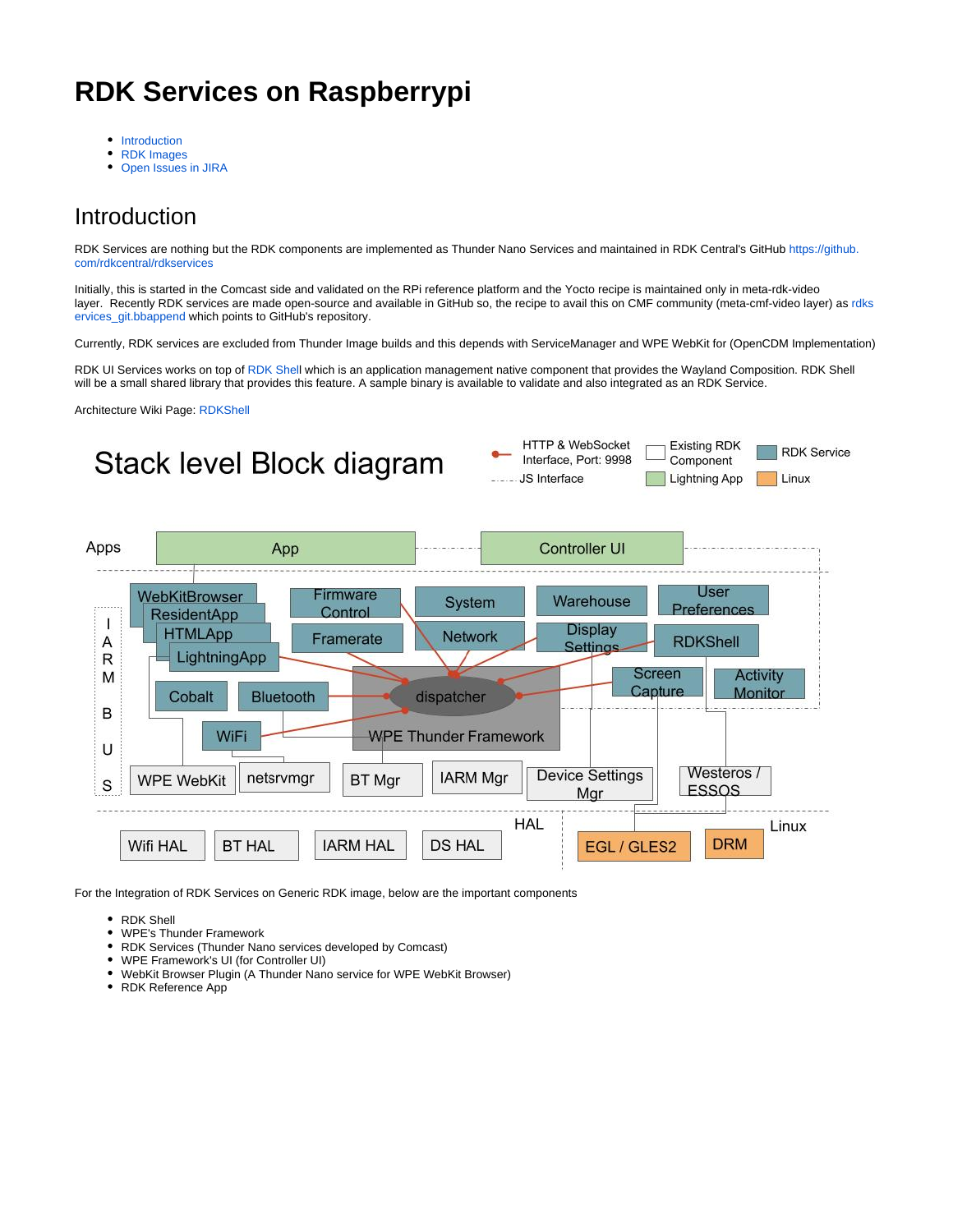

- [Introduction](#page-0-0)
- [RDK Images](#page-1-0)
- [Open Issues in JIRA](#page-2-0)

### <span id="page-1-0"></span>RDK Images

Follow below link for build instructions

- [RDK-V \(Raspberry Pi\) Yocto Build Instructions Morty](https://wiki.rdkcentral.com/display/RDK/RDK-V+%28Raspberry+Pi%29+Yocto+Build+Instructions+-+Morty)
- [RDK-V rdk-next Yocto 3.1 dunfell build for Raspberrypi](https://wiki.rdkcentral.com/display/RDK/RDK-V+rdk-next+Yocto+3.1+dunfell+build+for+Raspberrypi)

#### Other pages

The Jira server didn't understand your search query. If you entered JQL, please ensure that it's correctly formed. If you entered an issue

key, ensure that it exists and you have permission to view it.

| Jira<br><b>Number</b>  | <b>Description</b>                                                                           | <b>Assigned to</b> | <b>Priority</b> | <b>Comments</b>                                               |
|------------------------|----------------------------------------------------------------------------------------------|--------------------|-----------------|---------------------------------------------------------------|
| <b>REFPLTV-</b><br>794 | RDKService: After auto reboot, multi-partition is not created for<br><b>Firmware Upgrade</b> | balaji vivek       | Major           | Issue is fixed. Changes to be merged. Target Date - 02<br>/18 |
| <b>REFPLTV-</b><br>791 | RDKService: AV decoding is not smooth in CNN application.                                    | balaji vivek       | Major           | In progress. Target Date - 02/26                              |
| <b>REFPLTV-</b><br>785 | RDKService: Bluetooth connection is not working.                                             | balaji vivek       | Major           | In progress. Target Date - 02/26                              |
| <b>REFPLTV-</b><br>793 | RDKService: Youtube is not launching after enabled cobalt<br>plugin.                         | Moorthy Baskar     | Major           | In progress - Finding RCA. Target Date - 02/26                |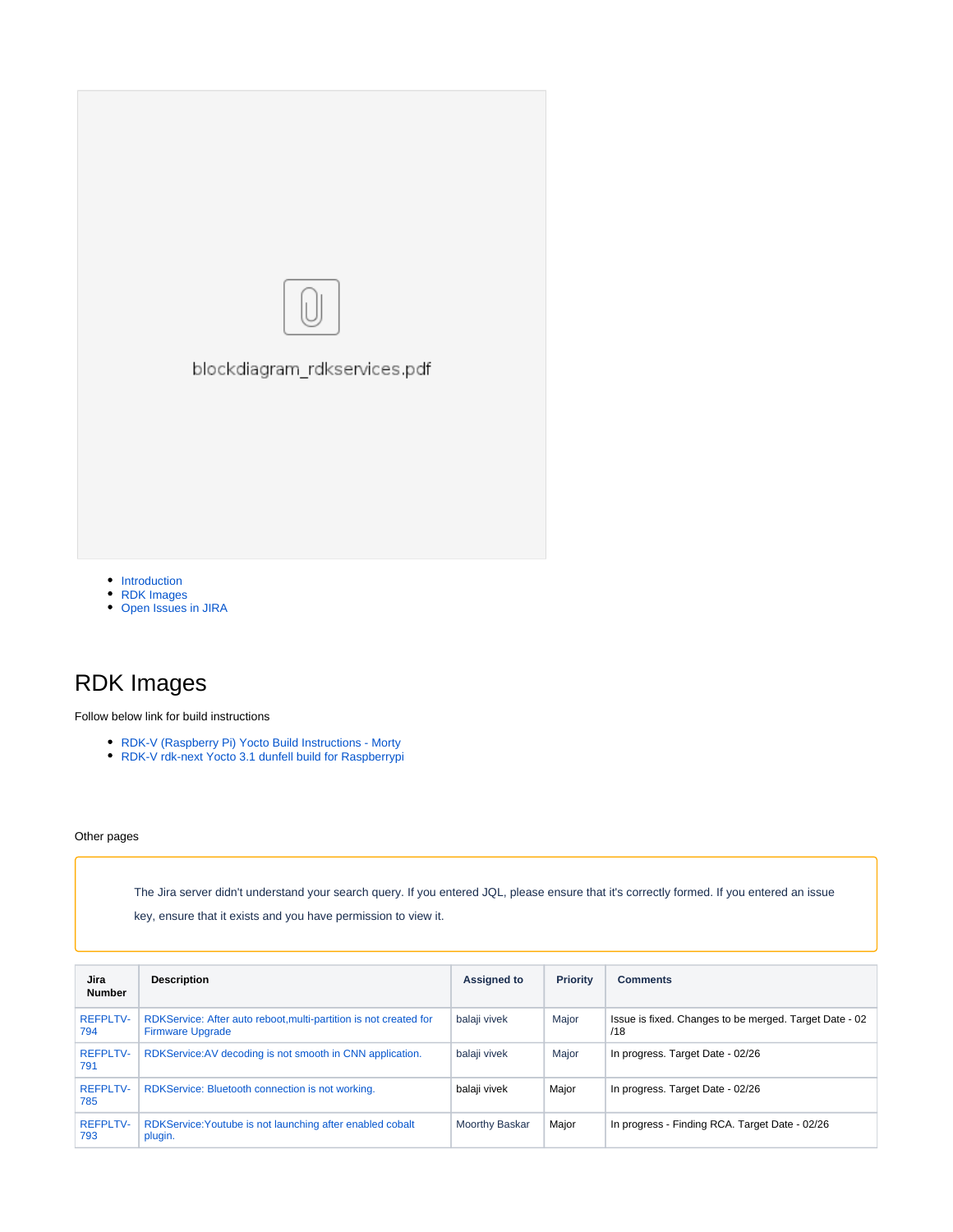| <b>REFPLTV-</b><br>789 | RDKService: Metro apps icons are not loading without ethernet<br>connection.                             | Mohammad<br>Naseem Sheikh | Major | Issue is reproducible only in Hybrid image, need to do<br><b>RCA</b>                                |  |
|------------------------|----------------------------------------------------------------------------------------------------------|---------------------------|-------|-----------------------------------------------------------------------------------------------------|--|
| <b>REFPLTV-</b><br>788 | RDKService: All the resident applicaiton's are taking more time<br>to load the content.                  | Sri Swati<br>Varahagiri   | Major | Issue is reproducible only in dunfell Image not in Morty,<br>need to do RCA                         |  |
| <b>REFPLTV-</b><br>787 | RDKservice: Premium content 1 (Test youtube) application is<br>not launching.                            | Moorthy Baskar            | Major | In progress - Finding RCA. Target Date - 02/26                                                      |  |
| <b>REFPLTV-</b><br>739 | RDK service: After bootup, IP address is not displayed.                                                  | kathiravan                | Major | currently application start from accelerator-home-ui so<br>this page is not available need to close |  |
| <b>REFPLTV-</b><br>720 | Package file for firmware upgrade plugin is not available in rdk<br>service build                        | Gopinath<br>Chandran      | Major | Issue is fixed. Changes to be merged. Target Date - 02<br>/26                                       |  |
| <b>REFPLTV-</b><br>717 | RDKService: Getting LOST and AQUIRED events for eth0<br>interface while connecting to WiFi               | Gopinath<br>Chandran      | Major | Waiting for validation on the latest build. Target Date -<br>02/26                                  |  |
| <b>REFPLTV-</b><br>700 | RDKService: Eth0 ip getting changed while connecting to wifi<br>ssid                                     | sravani<br>dandiboina     | Major | Issue is observed only in Media Client Image, need to<br>do RCA. Target Date - 02/26                |  |
| <b>REFPLTV-</b><br>627 | RDKService: Few DisplaySettings APIs are not giving the result<br>properly                               | Sri Swati<br>Varahagiri   | Major | Issue is observed only in Media Client Image, to be<br>addressed. Target Date - 02/25               |  |
| <b>REFPLTV-</b><br>613 | RDKService: RPI terminal is popping on switching between<br>applications in UI.                          | Gopinath<br>Chandran      | Major | Resolved. Waiting validation. Target Date - 02/25                                                   |  |
| <b>REFPLTV-</b><br>727 | RDKService: WebProcess crash observed during Cobalt Plugin<br><b>Suspend and Resume Stress test</b>      | Gopinath<br>Chandran      | Major | In progress. Target Date - 02/26                                                                    |  |
| <b>REFPLTV-</b><br>705 | RDKService: Channel change is not happening after certain<br><b>iterations</b>                           | Gopinath<br>Chandran      | Major | In progress. Target Date - 02/26                                                                    |  |
| <b>REFPLTV-</b><br>615 | RDKService: Channel Change Stress test is stuck in less than<br>200 repeats                              | Gopinath<br>Chandran      | Major | In progress. Target Date - 02/26                                                                    |  |
| <b>REFPLTV-</b><br>614 | RDKService: RPI is not accessible after multiple reboots                                                 | Gopinath<br>Chandran      | Major | Issue observed only in MC image after 821 reboots                                                   |  |
| <b>REFPLTV-</b><br>790 | RDKservice: TV show contents are not playing.                                                            | <b>Moorthy Baskar</b>     | Major | In progress. Target Date - 02/26                                                                    |  |
| <b>REFPLTV-</b><br>701 | RDKService: org.rdk.Wifi.1.connect is giving true for invalid ssid<br>and passphrase                     | Josekutty<br>Kuriakose    | Major | In progress - Finding RCA. Target Date - 02/26                                                      |  |
| <b>REFPLTV-</b><br>747 | RDKService: TraceControl.1.status API is not listing trace<br>status information for some of the modules | S Vithiya<br>Lakshmi      | Major | Issue is Fixed. Waiting Validation. Target Date - 02/20                                             |  |
| <b>REFPLTV-</b><br>628 | RDKService: org.rdk.DisplaySettings.1.setGain is giving false<br><b>SUCCESS</b>                          | simi                      | Major | Issue is Fixed. Waiting Validation. Target Date - 02/22                                             |  |
| <b>REFPLTV-</b><br>695 | RDKService: org.rdk.ScreenCapture.1.uploadScreenCapture is<br>not working in RPI                         | Sri Swati<br>Varahagiri   | Major | Feature not supported on R-Pi                                                                       |  |
| <b>REFPLTV-</b><br>682 | RDKService: org.rdk.ScreenCapture.1.uploadScreenCapture is<br>giving true for invalid url in RPI         | Sri Swati<br>Varahagiri   | Major | Feature not supported on R-Pi                                                                       |  |
| <b>REFPLTV-</b><br>786 | RDKService: Unable to verify the wifi connection behavior.                                               | Josekutty<br>Kuriakose    | Major | Issue is fixed. Changes to be merged. Target Date - 02<br>/26                                       |  |
| <b>REFPLTV-</b><br>756 | RDK services: Disconnect functionally is not happening on BT<br>service                                  | Josekutty<br>Kuriakose    | Major |                                                                                                     |  |
| <b>REFPLTV-</b><br>621 | RDK services: disconnect is functionally not happening on wifi<br>service                                | Josekutty<br>Kuriakose    | Major |                                                                                                     |  |
|                        |                                                                                                          |                           |       |                                                                                                     |  |

# <span id="page-2-0"></span>Open Issues in JIRA

**key summary type created assignee reporter priority status resolution due** Jira project doesn't exist or you don't have permission to view it. [View these issues in Jira](https://jira.rdkcentral.com/jira/secure/IssueNavigator.jspa?reset=true&jqlQuery=project+%3D+REFPLTV+AND+targets%3DR-Pi+AND+labels+in+%28_rdk_services_validation%2C+_tdk_rdkservice_validation%29+AND+Resolution+%3D+Unresolved+AND+Status+%21%3D+%22Waiting+Customer+Reply%22+order+by+created+DESC+++++&src=confmacro)